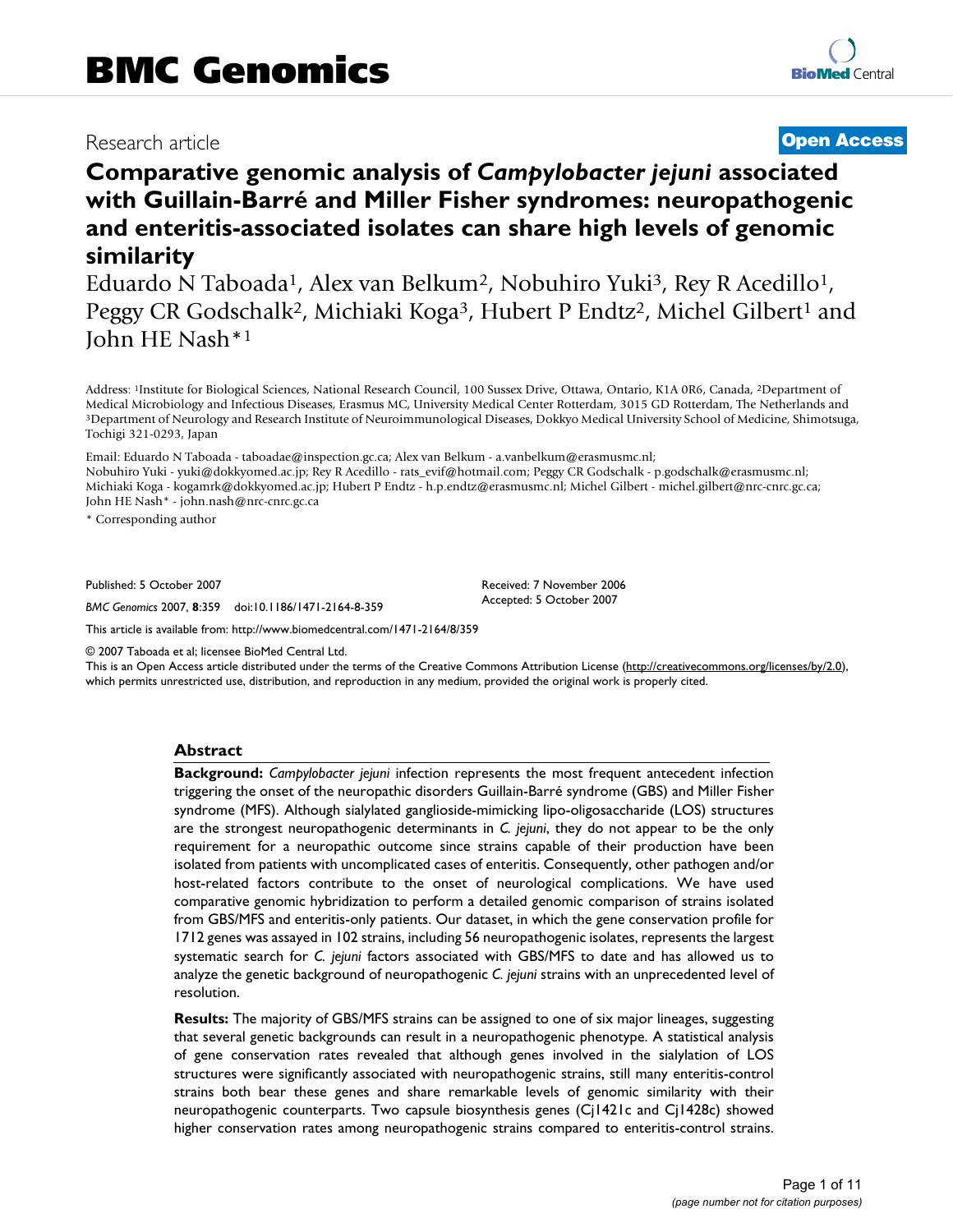Any potential involvement of these genes in neuropathogenesis must be assessed. A single gene (HS:3 Cj1135) had a higher conservation rate among enteritis-control strains. This gene encodes a glucosyltransferase that is found in some of the LOS classes that do not express ganglioside mimics.

**Conclusion:** Our findings corroborate that neuropathogenic factors may be transferred between unrelated strains of different genetic background. Our results would also suggest that the failure of some strains isolated from uncomplicated cases of enteritis to elicit a neuropathic clinical outcome may be due to subtle genetic differences that silence their neuropathogenic potential and/or due to host-related factors.

The microarray data has been deposited in NCBI's Gene Expression Omnibus under accession number GSE3579.

# **Background**

*Campylobacter jejuni* infection is a leading cause of acute bacterial gastroenteritis worldwide [1]. The widespread dissemination of *C. jejuni* is largely attributed to its transmission to humans by consumption of contaminated food sources frequently colonized by the bacteria. Clinical symptoms vary from mild to severe gastroenteritis to more complex and serious extraintestinal diseases, including the neuropathic disorders Guillain-Barré syndrome (GBS) or its variant Miller Fisher syndrome (MFS) [2].

GBS and MFS are acute neuropathies thought to result from a transient humoral immune response against host gangliosides in peripheral nerves [3]. GBS is the most common form of acute flaccid paralysis with incidence rates of up to 4 per 100, 000 [4]. MFS, a variant of GBS, is characterized by acute ophthalmoplegia and ataxia. The onset of these syndromes is often preceded by infectious illness and *C. jejuni* is the most frequent infectious agent. 30% of GBS cases and 20% of MFS cases are preceded by an infection of *C. jejuni* within three weeks prior to the onset of neurological symptoms [5-7]

A number of studies have sought to examine the population structure of GBS/MFS strains in the search for genetic commonalities that could account for a neuropathogenic phenotype. Initial surveys showing an over-representation of serotypes HS:19 and HS:41 among GBS strains [8-11], raised the possibility that GBS strains comprise a clonal lineage with unique virulence factors associated with GBS. For example, a high proportion of HS:19 isolates was obtained from GBS patients in countries such as Japan, despite the low prevalence of this serotype among Japanese enteritis cases, suggesting that enteritis patients infected with a strain of HS:19 serotype have an increased risk of developing GBS [8]. A similar association has been observed between Japanese MFS-related *C. jejuni* strains and the HS:2 serotype [10]. Subsequent studies, however, have shown substantial genetic heterogeneity in other collections of neuropathogenic strains [12-14].

Lipo-oligosaccharide (LOS) is one of the most important cell-surface structures expressed by *C. jejuni*, and strains associated with neuropathies express ganglioside-like LOS structures [15,16]. The development of GBS/MFS following *C. jejuni* infection is thought to be related to molecular mimicry between ganglioside-like moieties on certain *Campylobacter* LOS classes and ganglioside epitopes on neural tissue [17], with cross-reacting anti-LOS antibodies ultimately leading to nerve damage [18]. The majority of patients with GBS subsequent to *C. jejuni* enteritis develop autoantibodies that react to GM1 or GD1a gangliosides [19,20] whereas MFS patients develop anti-GQ1b antibodies [5,21]. The LOS from GBS- and MFS-associated *C. jejuni* have been shown to induce anti-GM1 and anti-GQ1b antibodies in rabbits [22]. Moreover, sensitization of rabbits with GM1-like LOS of *C. jejuni* isolated from a GBS patient has resulted in a disease model of GBS [23].

Among the three classes of *C. jejuni* LOS locus (A, B, and C) initially characterized by Gilbert *et al*. [24], the majority of HS:19 isolates harbour a Class A LOS locus, a gene cluster implicated in the expression of ganglioside mimics [25,26]. The A-class LOS carries the *cst-II* gene which, first isolated from the GBS-associated strain OH4384, encodes a bifunctional sialyltransferase capable of transferring sialic acid to either a terminal galactose residue or to a terminal sialic acid residue, resulting in linkages that lead to the production of ganglioside mimics [27]. Taken together, both *cst-II* and the Class A locus are currently the strongest known determinants of GBS [25,26,28-30] Recent studies using knockout mutants of *C. jejuni* and a mouse model have demonstrated the necessity of *cst-II* and of a related sialylation pathway gene (*orf10* or *neuA1*, encoding a CMP-NeuAc synthetase) in the induction of anti-ganglioside antibodies [25].

Although anti-LOS cross-reactive antibodies are a major component of the development of *C. jejuni* induced GBS and MFS, the complete mechanism is not fully understood. Similarly, the extent to which microbial and/or host factors contribute to the development of an anti-gly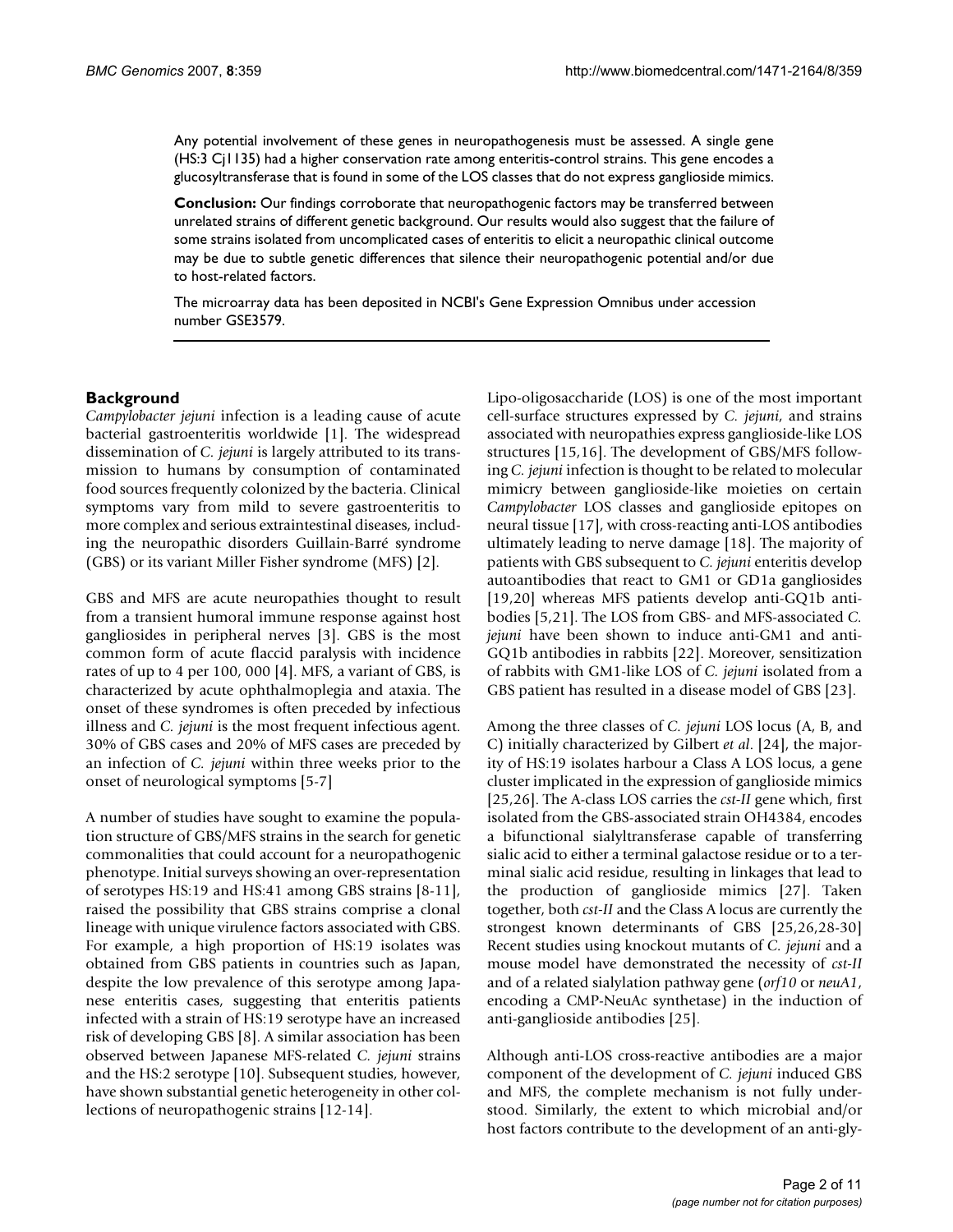colipid response and neurological symptoms remains a point of debate [31]. Cases have been described in which GBS patients with *C. jejuni* infections fail to display ganglioside sero-reactivity, raising the possibility that other peripheral nerve antigens are the targets in these patients [32]. Furthermore, ganglioside-like structures have been found in *C. jejuni* isolates from enteritis patients without GBS or MFS [33]. Recent work aiming to characterize the LOS locus of GBS/MFS-associated *C. jejuni* strains also suggests that there is a strong, but incomplete, correlation between neuropathogenic strains and an A or B-class LOS locus [25,26,29]. Although neuropathogenic strains that carry a non-A/B locus may be less prevalent, their existence raises the possibility that other factors (pathogen and/or host-related) may contribute to the onset of neurological complications. We have performed a systematic search for additional pathogen-related GBS/MFS-associated factors by performing a detailed genetic comparison of strains isolated from GBS/MFS patients, and from uncomplicated cases of enteritis (i.e. "enteritis-control strains"), by means of microarray-based Comparative Genomic Hybridization (CGH). We present here the results of this comprehensive comparative genomic survey.

# **Results and discussion**

#### *GBS/MFS strains are genomically heterogeneous*

Previous studies have suggested the heterogeneous nature of neuropathogenic *C. jejuni* strains [12,34]. We compared the CGH profiles of the 56 neuropathogenic strains in our dataset and cluster analysis confirms substantial genomic heterogeneity among the strains studied (Figure 1). However, the results also suggest the presence of several lineages distinguishable from one another based on differences among known hypervariable loci [35].

Clusters I and II are comprised of strains with very little genetic divergence with respect to the genome strain NCTC 11168. Cluster I includes two GBS strains (GB13 and GB14) that show among the lowest levels of divergence observed thus far with respect to the genome strain NCTC 11168. The strains in Cluster II, which include GB11 [36], are very similar to NCTC 11168, albeit with a divergence compared to that strain's C-class LOS locus. Although the bulk of the strains in clusters I and II are of the HS:2 serotype (10 of 13), three strains (GB01, GB26, and GB27) are non-HS:2. Cluster III is comprised of 4 of the 5 HS:4-complex strains in the entire dataset. Cluster IV is largely comprised of Japanese HS:2 strains harbouring significant divergences with respect to NCTC 11168 and also includes a genetically similar Dutch strain (GB25). Cluster V is comprised of neuropathogenic strains from the "Curaçao cluster", a genetically homogeneous group of enteritis and GBS strains from Curaçao that also includes the Dutch GBS/MFS isolates GB21 and MF07.

Cluster VI, which at 23 strains is also the largest, includes all HS:19 strains in the dataset regardless of disease outcome or geographical source. All strains in the cluster show a high degree of genomic homogeneity with respect to one another despite the cluster containing a small number of non HS:19 strains.

Although most neuropathogenic strains appear to form part of 6 major genomic lineages, cluster analysis of the 102 strains in our survey shows that every major lineage present in the dataset includes both neuropathogenic and enteritis-only strains (Figure 2). Thus, there appears to be no lineages comprised exclusively of either neuropathogenic or enteritis-control strains. Due to the large number of HS:2 and HS:19 strains in our combined dataset, we performed all cluster analysis after removal of genes from the capsular polysaccharide locus (CPS), to remove any possible bias imparted by the expected differences at this locus. Thus, clusters predominantly composed of strains from serotypes HS:2 (clusters II and IV) and HS:19 (cluster VI) are based on genomic similarities at loci other than the CPS and are likely indicative of clonality among these strains.

# *Statistical comparison of gene conservation rates in neuropathogenic and enteritis-control strains*

In order to uncover genes associated with neuropathogenic potential, we selected a representative set of neuropathogenic and enteritis-control strains and compared the "absence rate" for each gene in the microarray in both groups of strains. Enteritis-control and neuropathogenic isolates were selected so as to represent the various lineages in our dataset and so as to minimize the effect of the unequal distribution of isolates in each lineage. After analyzing the gene content data for neuropathogenic and enteritis-control isolates, 20 genes were found to have >15% difference in absence rates. Of these, only six genes had statistically significant differences in the absence rate between both groups (Table 1). We found lower absence rates for three markers associated with A/B-class LOS loci and GBS (*cgtA*, *neuA1*, *orf11*) among neuropathogenic strains and although, unexpectedly, our data did not appear to show a significant association for the important GBS marker *cst-II*, we can attribute this to a flaw with the corresponding probe in our microarray. Of the more than 1700 genes tested in our CGH survey, only two additional genes (Cj1421c, Cj1428c or *fcl*) had significantly lower absence rates among neuropathogenic strains compared to the enteritis-control strains. A single gene (HS:3 Cj1135) had a significantly lower absence rate among enteritis-control strains (Table 1).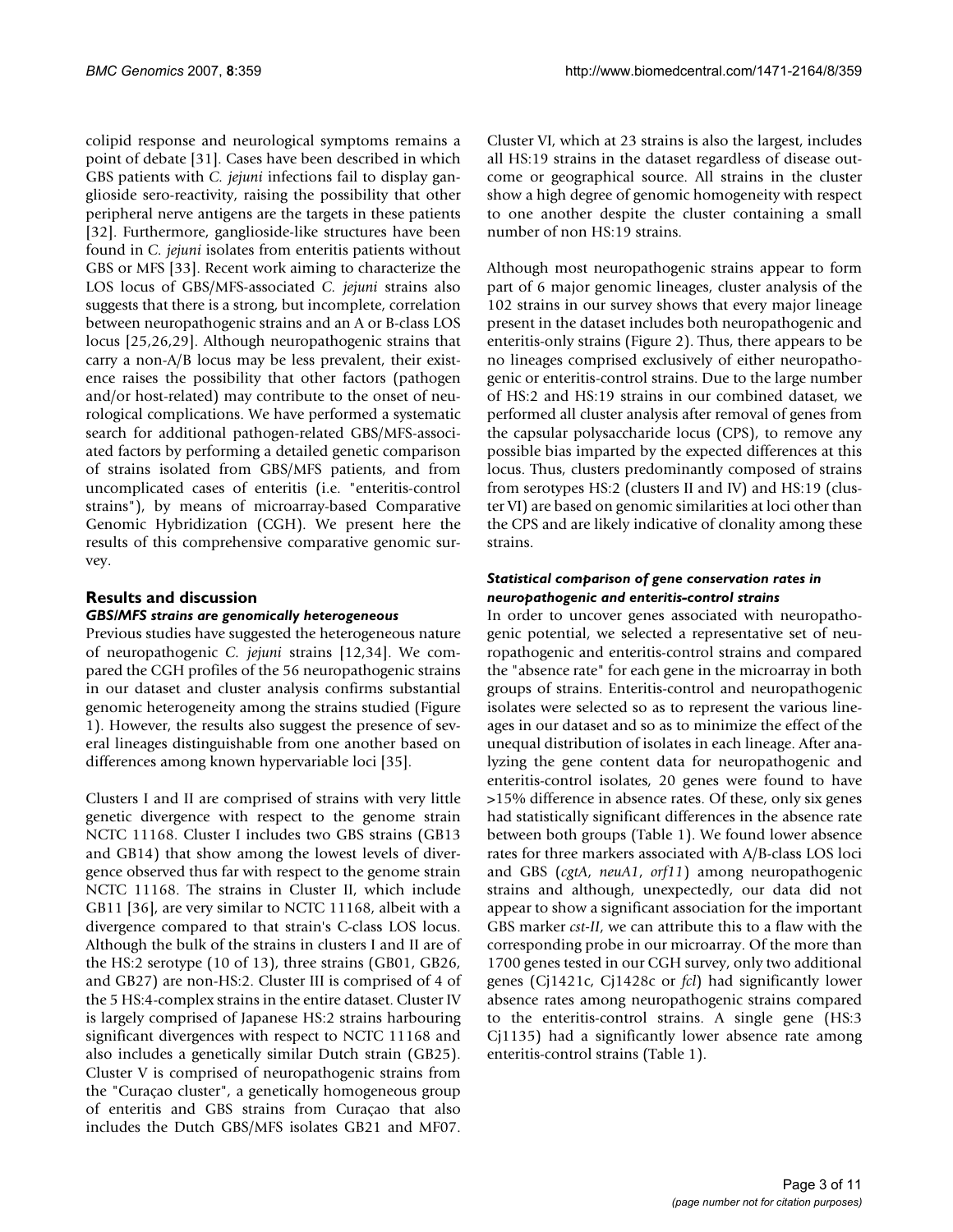

#### Figure 1

**CGH profiles for the 56 neuropathogenic strains in the combined dataset**. The 56 neuropathogenic strains analyzed for this study show substantially different genetic backgrounds, although most appear to belong to one of six major lineages (LIN). Three strains show unique gene conservation profiles and fail to cluster robustly with any major lineage. Branches with greater than 75% bootstrap support are shown in red. Although data is displayed including capsular genes (gray box), these genes were removed during cluster analysis to avoid biasing results. Highly divergent/Absent genes shown in red; Moderately Divergent genes are shown in blue. Legend: Hypervariable loci (L – LOS locus; F – flagellar modification locus; C – capsular locus; R/M – restriction-modification locus); Strain sets (DG: Dutch GBS; DM: Dutch MFS; JG: Japanese GBS; JM: Japanese MFS; CG: Curaçao GBS).

# *Neuropathogenic and enteritis-control strains can share remarkable levels of genetic similarity*

Results from cluster analysis of the CGH data showed several instances in which a neuropathogenic strain and an enteritis-only strain clustered together with very high similarity in genomic profiles. The gene content of these strains was assessed using previously defined thresholds [37] and none of these strain pairs were found to show obvious differences in gene content in the known neuropathogenic markers associated with A/B-class LOS loci. In order to determine whether any additional differences in gene content could be correlated to differences in clinical outcome, four such strain pairs were chosen for a subsequent high-resolution comparison of CGH profiles.

As seen in Figure 3, the gene conservation profiles of some of these strain pairs showed a remarkable degree of congruence, with CGH profiles showing Pearson Correlation coefficients greater than 0.95 on the strength of similarities at multiple hypervariable loci. Each strain pair harboured subtle differences in gene content, ranging from 5 genes for the pair of GB25 and 98652 pair to 13 genes for the pair of EC023 and GC060, however, we did not identify any common gene content differences between the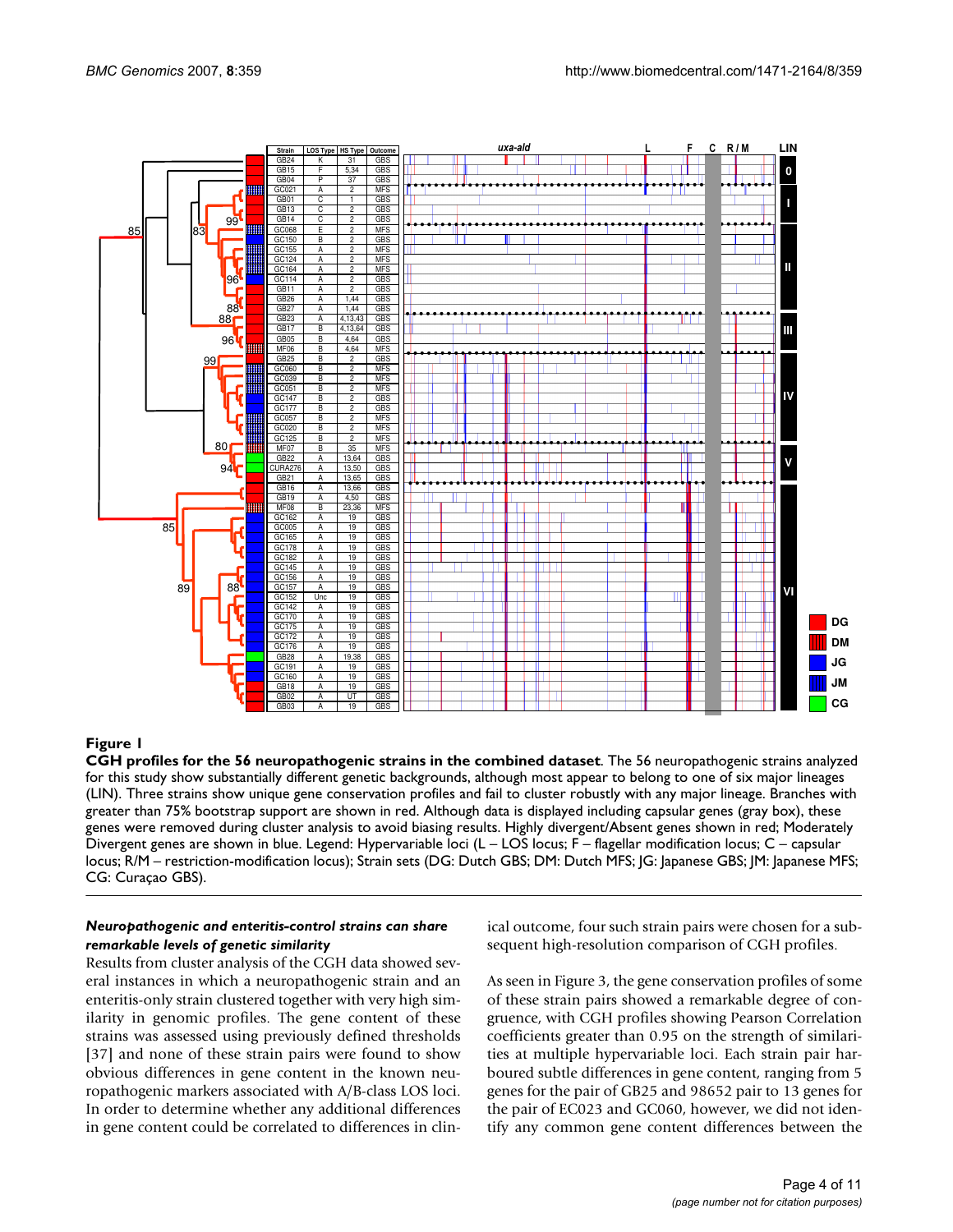

# Figure 2

**CGH profile-based clustering of 102 strains included in this study**. Although cluster analysis of 56 neuropathogenic strains produced 6 major lineages, inclusion of the 46 enteritis-control strains shows that these lineages are not exclusively comprised of neuropathogenic strains. Both types of strains can show substantial similarities in genomic background, which includes similarities at several hypervariable regions. The lineage (LIN) of the 56 neuropathogenic strains is shown. Highly similar enteritis-control/neuropathogenic strain pairs (boxes a through d) are shown in expanded form in Figure 3. Legend: Hypervariable loci (L – LOS locus; F – flagellar modification locus; C – capsular locus; R/M – restriction-modification locus); Strain sets (DG: Dutch GBS; DM: Dutch MFS; DE: Dutch enteritis; JG: Japanese GBS; JM: Japanese MFS; JE: Japanese enteritis; CG: Curaçao GBS; CE: Curaçao enteritis).

neuropathogenic and enteritis-control strains among the four strain pairs we examined [see Additional file 1].

# **Conclusion**

Current available evidence points to the direct involvement of genes that synthesize and transfer sialic acid to the LOS in the development of the cross-reactive anti-ganglioside antibodies thought to be the effectors in a large majority of GBS and MFS cases [25,26]. Although the association between neuropathogenic LOS genotypes and the GBS/MFS-associated phenotype is very strong, strains that bear the requisite genes for the synthesis of ganglioside mimics have been isolated from uncomplicated cases of enteritis. Similarly, a small number of GBS/MFS-associated strains do not appear to synthesize ganglioside mimics. Thus, the incomplete penetrance of the neuropathogenic LOS genotype has raised questions regarding the possible contribution of additional factors, whether bacterial or host-related, towards the development of these neuropathies. That the host contributes to such an auto-immune response should be considered likely.

A consistent finding among various genetic surveys of *C. jejuni* has been that GBS strains do not appear to represent a genetic lineage distinct from enteritis-control strains [12,14,38-40]. Studies attempting to correlate molecular typing results to the GBS/MFS phenotype did not reveal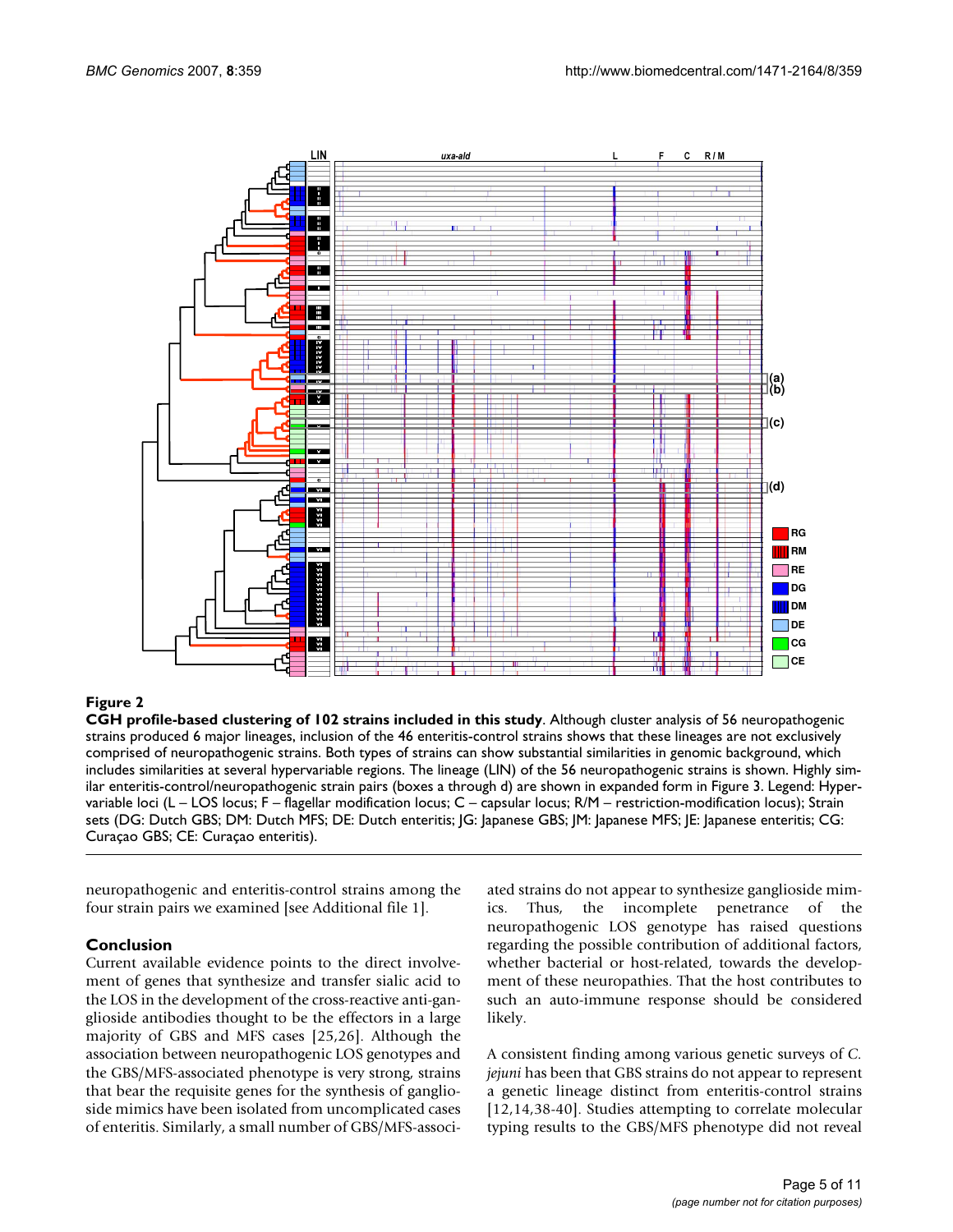| Gene name            | <b>Proposed function</b>            | Neuropathogenic strains $(n = 32)$ |                  |        | <b>Enteritis-control strains</b> $(n = 32)$ | $p-value2$ |
|----------------------|-------------------------------------|------------------------------------|------------------|--------|---------------------------------------------|------------|
|                      |                                     | Absent                             | Absence rate (%) | Absent | Absence rate (%)                            |            |
| C <sub>i</sub> 1421c | Capsule biosynthesis 3              | 0                                  | 0                |        | 21.9                                        | 0.0108     |
| $fcl$ (Cj1428c)      | Capsule biosynthesis <sup>3</sup>   | 9                                  | 28.13            | 18     | 56.3                                        | 0.0420     |
| $Ci$   135 4         | One-domain glucosyl transferase 3   | 32                                 | 100              | 26     | 81.3                                        | 0.0242     |
| $cgtA$ <sup>5</sup>  | N-acetyl galactosaminyl transferase | 3                                  | 9.37             | 17     | 53.13                                       | 0.0003     |
| neuA $15$            | CMP-NeuNAc synthetase,              |                                    | 9.37             | 14     | 43.75                                       | 0.0038     |
| orf $115$            | Sialic acid acetyl transferase      |                                    | 9.37             | 13     | 40.63                                       | 0.0081     |

**Table 1: Genes with absence rates that differ between enteritis-control strains compared to neuropathogenic strains**

<sup>1</sup> Due to the smaller sample size of enteritis-control strains assayed using the newer version of our microarray, 8 enteritis-control strains from unrelated strain collections were randomly selected and included in this group.

2 p-value based on 2-tailed Fisher's Exact Test

3 Proposed function obtained from [48]

4 Gene from strain ATCC 43431 (HS:3 type strain)

<sup>5</sup> Gene from strain ATCC 43446 (HS:19 type strain)

clusters of neuropathogenic strains distinct from enteritiscontrol strains, and results from our study suggest that many neuropathogenic strains are genomically related to enteritis-control strains. Some of the major clusters in the dataset include strains from more than one of the three major geographical regions represented in the study. For example, some HS:19 strains from The Netherlands and Curaçao cluster with, and are genetically similar to, strains from the Japanese HS:19 cluster. Similarly, HS:2 strains from The Netherlands cluster with strains from the two Japanese HS:2 lineages. It thus appears that the genomic stability previously suggested among clonal HS:19 strains of differing geographical source [38,41] is also valid among HS:2 strains, as has been suggested in other studies [42].

While cluster analysis is prominent in this study, the fact that neuropathogenic strains do not form a coherent cluster, and the fact that genes related to neuropathogenesis are expected to represent only a small fraction of the data, expose the shortcomings of the use of cluster analysis to define potential neuropathogenic markers. Because of this, in contrast to previous CGH-based studies [39,40], we opted to focus our search for neuropathogenic markers



# Gene conservation profiles from **Figure 3** closely related pairs of neuropathogenic and enteritis-control strains

**Gene conservation profiles from closely related pairs of neuropathogenic and enteritis-control strains**. Strain pairs were analyzed separately to look for any potential genetic differences that could be related to differences in clinical outcome. Although each strain pair showed subtle differences in CGH profiles, none of these was common across the various strain pairs. Legend: L – LOS locus; F – flagellar modification locus; C – capsular locus; R/M – restriction-modification locus.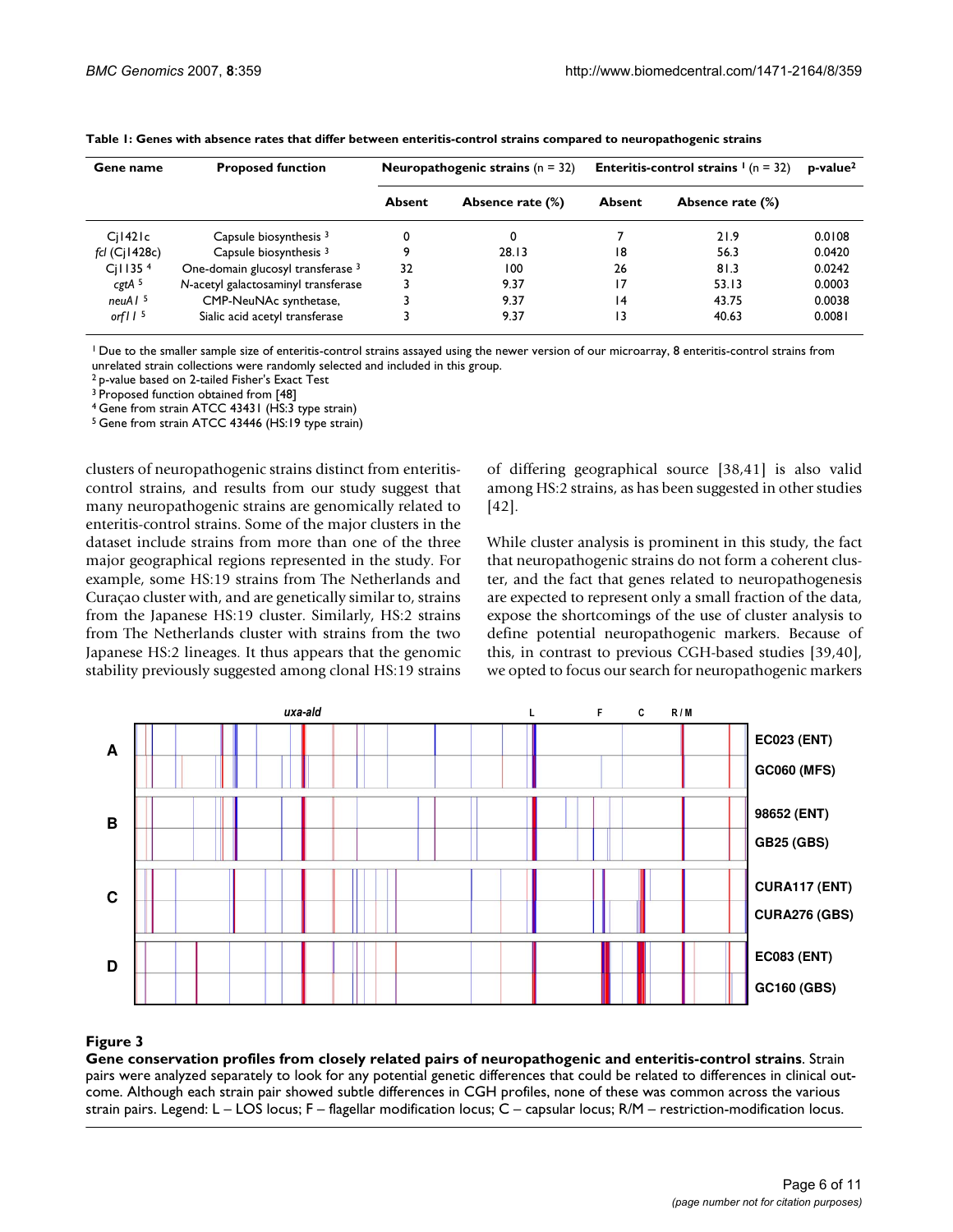on the statistical testing of each individual gene present in the array for significant over-representation or under-representation among neuropathogenic strains. Using this novel approach, we were able to obtain unambiguous statistical signal for higher conservation rates in genes associated with LOS classes A and B among neuropathogenic strains [25,29,43]. These results not only agree with the current hypotheses regarding the mechanism of GBS/MFS but also concur with a recent study in which GBS/MFS strains and enteritis-control strains were screened for potential neuropathogenic markers using the high resolution comparative genomic method of high-throughput Amplified Fragment Length Polymorphism (htAFLP) [44]. This study revealed 3 markers highly-associated with GBS which mapped to the LOS locus.

The strong association observed for LOS classes A and B and neuropathogenic strains in our data was found despite the extensive genomic heterogeneity in these strains. A recent study has provided direct evidence for horizontal transfer of genes, including putative neuropathogenic factors in an experimental setting [45]. Our findings and the recent description of strain GB11, a GBSassociated HS:2 strain with high genetic similarity to the genome strain NCTC 11168 but found to have an A-class LOS locus instead of a C-class locus[36] would suggest that horizontal transfer represents an important mechanism for the dissemination of neuropathogenic factors between otherwise unrelated GBS/MFS strains.

Among the known neuropathogenic genes identified in our screen *cgtA* and *neuA1* are known to be involved in LOS biosynthesis [24]. Another gene (*orf11*) has been found to be associated with class A/B LOS loci [25], and it was recently shown to encode a sialic acid acetyltransferase [46]. Genes in the LOS locus needed for the synthesis of ganglioside mimics are strong GBS/MFS determinants [25,26,29] but neuropathogenic strains with no known sialyltransferase genes are known to exist [25]. This raises the possibility, among others, that additional bacterial factors are required to elicit neurological complications. Even though we examined every gene in our microarray for similar associations with GBS/MFS strains, after filtering the data to avoid over- or under-representation due to clonality effects, only two additional genes (Cj1421c, Cj1428c or *fcl*) had statistically significantly higher conservation rates among neuropathogenic strains compared to enteritis-control strains; and a single gene (HS:3 Cj1135) had a higher conservation rate among enteritis-control strains. Cj1135 is a one-domain glucosyltransferase involved in LOS biosynthesis[47], while Cj1421c and Cj1428c are involved in capsule biosynthesis although their exact functions are still undefined [48]. The potential involvement of these three genes in neuropathogenesis, if any, needs to be assessed. At the same time, the potential involvement of additional bacterially-encoded factors should not be discounted.

The microarray used to generate the bulk of the data in this study includes known GBS-associated factors and comprises greater gene diversity than that used in a previously published study of GBS strains [39]. However additional genes important to neuropathogenicity could be missing from our array. This study represents the largest systematic screen for potential neuropathogenic factors in *C. jejuni* but anything less than a comparative approach involving full-genome sequences is only partially complete.

One of the key findings of this study is the close genetic relationship between some neuropathogenic strains and their enteritis-associated counterparts. This has been suggested by results from various molecular typing studies, and we have been able to observe these similarities with an extremely high level of resolution. Since several scenarios could help explain the high degree of genetic similarity observed between strains with different clinical outcomes, it is important to note that highly related strains can show major differences in virulence-associated phenotypes [49]. The LOS locus also presents a unique challenge in that diversity in LOS structures can be obtained through genetic variation affecting the relevant genes [24]. Enteritis-associated strains that carry neuropathogenic genes could have their neuropathogenic potential altered or silenced through mutation, and this mechanism is likely to play a significant role in the incomplete penetrance of the putative GBS/MFS genotype.

Our data suggest that in many cases GBS/MFS-related strains might not differ in their neuropathogenic potential with respect to highly genetically related enteritis-control strains. In some cases, differences in clinical outcome are likely to be attributable to differences in host-background. GB13 and GB14, two epidemiologically related strains isolated from a family outbreak in which only one of three individuals afflicted with enteritis went on to develop neurological complications [31], serve as a reminder of how host factors are likely to play a role in the development of neuropathic clinical outcomes. At the same time we have recently shown that GB11, a GBS strain with a close genetic relationship to the genome strain NCTC 11168, appears to have acquired potential GBS factors in the form of an A-class LOS locus [36]. That study clearly underscores the valuable insight that could be gained by comparing closely related strains with differing clinical outcomes in the discovery of potential neuropathogenic factors. Future efforts should be aimed at comparativegenomic sequencing of strain pairs such as the ones described in this study in order to address whether differ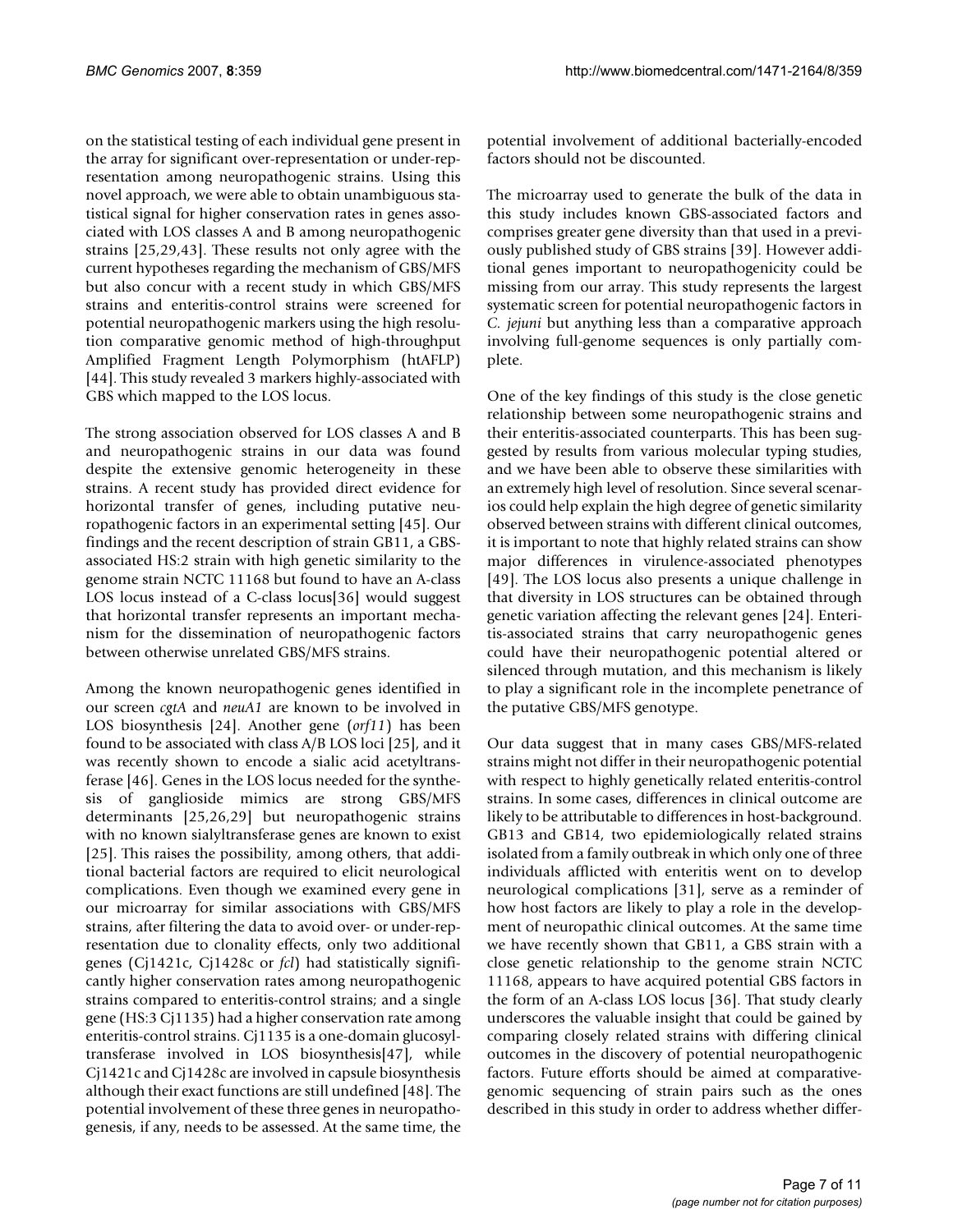ences in pathogen or host are responsible for differences in the clinical outcome of Campylobacteriosis cases.

# **Methods**

# *Bacterial strains and Genomic DNA Isolation*

One-hundred and two strains were analyzed by microarray CGH (Table 2). The "Rotterdam Dataset" is comprised of 41 strains representing GBS, MFS, and enteritis-control isolates from The Netherlands and collected between 1990 and 1999 [12,14]. The "Curaçao Dataset" is comprised of 13 enteritis-control and GBS strains collected between 2000–2001 in the island of Curaçao (Netherlands Antilles) and is described in [50] and [51]. The "Dokkyo Dataset" is comprised of 48 strains collected from 1990–2003 in Japan and represents clinical isolates from enteritis-only, GBS, and MFS patients [52]. All bacterial cultures were initially grown on Karmali selective media (Oxoid) and subsequently on Mueller-Hinton agar plates (BACTO, Oakville, ON) for increased cell mass, (~24 hours at 37°C under microaerophilic conditions) prior to DNA isolation. Genomic DNA isolation was carried out as previously described [35].

## **C. jejuni** *NCTC 11168 Open Reading Frame DNA Microarray*

Details of the microarray, including primer selection, the parameters for primer synthesis, selection of amplicons, as well as the purification and printing of DNA onto slides were previously described elsewhere [35]. A new version of the microarray became available partway through this study. This new version incorporates additional genes not

present in the genome strain NCTC 11168. Additional information is available at [53].

# *Genomic DNA labelling*

Genomic DNA was sheared into fragments ranging from 0.5 and 5 kilobases (mean size  $\sim$  1.5 kilobases) using the method of Bodenteich *et al*. [54]. Briefly, genomic DNA was suspended in 35% glycerol and nebulized in an aerosol nebulizer (Medex, Carlsbad, CA, USA) for 45 seconds at 15 PSI. 5 µg of sheared DNA were fluorescently labelled using direct chemical coupling with the Label-IT (Mirus Corp., Madison, WI) cyanine dyes Cy3 and Cy5 as recommended by the manufacturer. Probes were purified from unincorporated dyes by sequentially passing samples through SigmaSpin (Sigma, Oakville, ON) and Qiaquick (Qiagen, Mississauga, ON) columns. Labelled DNA sample yields and dye incorporation efficiencies were calculated using the Nanodrop ND-1000 spectrophotometer (Nanodrop, Rockland, DE).

## *Microarray hybridizations*

The hybridization profile for each strain was obtained by co-hybridizing labelled DNA from the tester strain and from the NCTC 11168 (control) strain to our microarray. Equivalent amounts (1 to 2  $\mu$ g) of labelled tester and control samples with similar dye incorporation efficiencies were pooled, lyophilized, and hybridized to microarrays as previously described [35].

#### *Microarray data acquisition and analysis*

Microarrays were scanned using a Chipreader laser scanner (BioRad, Mississauga, ON) according to the manufac-

| <b>Strains</b>       | Origin of isolate             | <b>Clinical outcome</b> | <b>HS</b> serotype | No. of strains  |
|----------------------|-------------------------------|-------------------------|--------------------|-----------------|
| 9xxx, 9xxxxx 1       | The Netherlands               | <b>Enteritis</b>        | Various            | 19              |
| GB <sup>2</sup>      | The Netherlands<br><b>GBS</b> |                         | 19<br>Various      |                 |
| CURA <sup>3</sup>    | $Curação*$                    | <b>Enteritis</b>        | Various            | $\overline{10}$ |
| CURA/GB <sup>4</sup> | $Curação*$                    | <b>GBS</b>              | Various            |                 |
| MF <sub>5</sub>      | The Netherlands               | <b>MFS</b>              | Various            |                 |
| EC.                  | Japan                         | Enteritis <sup>6</sup>  |                    | 8               |
|                      |                               | Enteritis <sup>7</sup>  | 19                 | ۹               |
| GC                   | Japan                         | GBS <sup>8</sup>        |                    | 4               |
|                      |                               | GBS <sup>9</sup>        | 19                 | 16              |
|                      |                               | MFS <sup>10</sup>       | ┑                  |                 |

\* Netherlands Antilles

1 9072, 9123, 9126, 9138, 9140, 9141, 9144, 9146, 98623, 98652, 98706, 960094, 961089, 961090, 961095, 961163, 981087, 990520, 990521

2 GB1, GB2, GB3, GB4, GB5, GB11, GB13, GB14, GB15, GB16, GB17, GB18, GB19, GB21, GB23, GB24, GB25, GB26, GB27

3 CURA27, CURA29, CURA34, CURA40, CURA84, CURA112, CURA117, CURA170, CURA181, CURA235

4 CURA276, GB22, GB28

5 MF6, MF7, MF8

6 EC23, EC26, EC43, EC55, EC56, EC68, EC73, EC97

7 EC2, EC7, EC21, EC27, EC82, EC83, EC84, EC110, EC112

8 GC114, GC147, GC150, GC177

9 GC5, GC142, GC145, GC152, GC156, GC157 GC160, GC162, GC165, GC170, GC172, GC175, GC176, GC178, GC182, GC191

10 GC20, GC21, GC39, GC51, GC57, GC60, GC68, GC124, GC125, GC155, GC164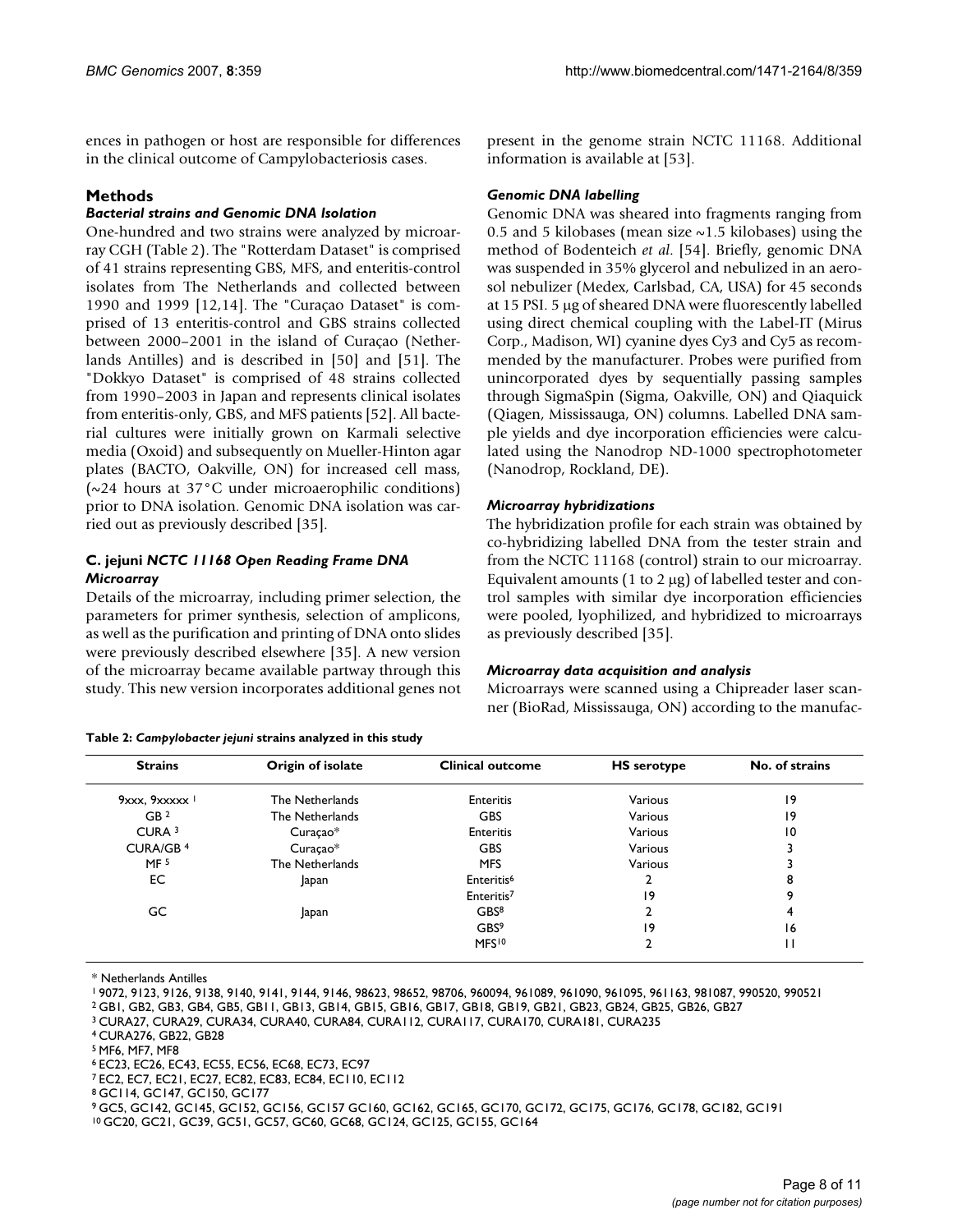turer's recommendations. Spot quantification, visual inspection of potential outliers, and flagging of anomalous spots was performed using the program ArrayPro Analyzer (version 4.5; Media Cybernetics). The microarray data exported from ArrayPro was imported into the BioArray Software Environment (BASE version 1.2) [55] and is available at NCBI's Gene Expression Omnibus [56] under accession number GSE3579. Spots flagged due to poor spot morphology or low signal intensity (less than 5 × local background) were filtered out. After print-tip Loess normalization, data was used to calculate the average log ratio [log<sub>2</sub>(Signal Tester/Signal Control)] from the replicates for each gene represented on the microarray. The filtered data exported from BASE contains the average log ratio data for 1712 reporters. Log Ratio data was visualized and analyzed in TIGR's MultiExperiment Viewer (MEV version 3.0) [57]. Clustering of samples based on log ratio profile similarities was performed by the average linkage hierarchical clustering method of Eisen *et al*. [58], as implemented in TMEV, using Pearson correlation coefficient as a distance metric. The Support Tree method of bootstrapping implemented in TMEV was used to test the reliability of the clustering patterns (500 bootstrap resamplings). The percentage of re-sampled trees supporting a given tree node are shown. To facilitate tree topology visualization, tree information was coded into Newick format and the trees were visualized using Treeview (version 1.6.6) [59].

#### *Statistical testing of gene conservation rates*

For statistical analysis of differential Log Ratio averages between groups of isolates we used the T-test implemented in TMEV, using a modified Bonferroni-corrected significance threshold of  $P < 0.05$ . For statistical analysis of differential gene conservation rates between groups of strains, gene conservation profiles were obtained from Log Ratio data by categorizing genes into "present", "divergent", and "absent" according to thresholds that were empirically determined previously [35,37] To determine over- or under-representation of each gene among neuropathogenic isolates, the number of strains in which the gene was "present" and "absent"were calculated for representative groups of 32 neuropathogenic isolates and 32 enteritic isolates. P-values were then calculated for each gene on the microarray using the two-tailed Fisher's Exact test using an Microsoft Excel script developed in-house. Statistical significance of raw p-values was assessed using a threshold of P < 0.05; p-value adjustments were also performed to account for multiple testing using an in-house Microsoft Excel script that adapts the Westfall and Young permutation method to the gene conservation rate calculations described above [60]. Statistical results for the 169 genes displaying differences in conservation rates between neuropathogenic and enteritic groups are provided as Additional file 1.

## **Abbreviations**

GBS, Guillain-Barré syndrome;

MFS, Miller Fisher syndrome;

LOS, Lipo-oligosaccharide;

CGH, comparative-genomic hybridization.

## **Competing interests**

The author(s) declares that there are no competing interests.

#### **Authors' contributions**

ENT designed M-CGH experiments, carried out downstream data analysis, and drafted the manuscript. RRA performed hybridizations, performed preliminary data analysis and assisted with downstream data analysis. MK characterized the Japanese strains. PCRG characterized the Dutch and Curaçao strains. JHEN, MG, and AvB conceived of the study, and participated in its design and coordination and helped to draft the manuscript. HPE, and NY participated in the conception and supervised the design of the study. All authors submitted comments on drafts and read and approved the final manuscript.

# **Additional material**

#### **Additional file 1**

*Statistical assessment of genes displaying differential conservation rates among enteritic and neuropathogenic isolates. The table represents the statistical assessment of the conservation rates among the genes that have been observed to be differentially conserved enteritic versus neuropathogenic isolates.*

Click here for file

[\[http://www.biomedcentral.com/content/supplementary/1471-](http://www.biomedcentral.com/content/supplementary/1471-2164-8-359-S1.xls) 2164-8-359-S1.xls]

#### **Acknowledgements**

Funding for this work has been provided through the National Research Council's Genomics and Health Initiative, Phase II and The Human Frontier Science Program (RGP 38/2003).

#### **References**

- 1. Friedman CJ, Neimann J, Wegener HC, Tauxe RV: **Epidemiology of Campylobacter jejuni infections in the United States and other industrialized nations.** In *Campylobacter* Edited by: Nachamkin I and Blaser M. Washington D.C., American Society for Microbiology; 2000:121-138.
- 2. Nachamkin I, Allos BM, Ho T: **[Campylobacter species and Guil](http://www.ncbi.nlm.nih.gov/entrez/query.fcgi?cmd=Retrieve&db=PubMed&dopt=Abstract&list_uids=9665983)[lain-Barré syndrome.](http://www.ncbi.nlm.nih.gov/entrez/query.fcgi?cmd=Retrieve&db=PubMed&dopt=Abstract&list_uids=9665983)** *Clin Microbiol Rev* 1998, **11:**555-567.
- 3. van der Meché FG, van Doorn PA: **Guillain-Barré syndrome and chronic inflammatory demyelinating polyneuropathy: immune mechanisms and update on current therapies.** *Ann Neurol* 1995, **37 Suppl 1:**14-31.
- 4. Hughes RA, Rees JH: **[Clinical and epidemiologic features of](http://www.ncbi.nlm.nih.gov/entrez/query.fcgi?cmd=Retrieve&db=PubMed&dopt=Abstract&list_uids=9396689) [Guillain-Barré syndrome.](http://www.ncbi.nlm.nih.gov/entrez/query.fcgi?cmd=Retrieve&db=PubMed&dopt=Abstract&list_uids=9396689)** *J Infect Dis* 1997, **176 Suppl 2:**S92-S98.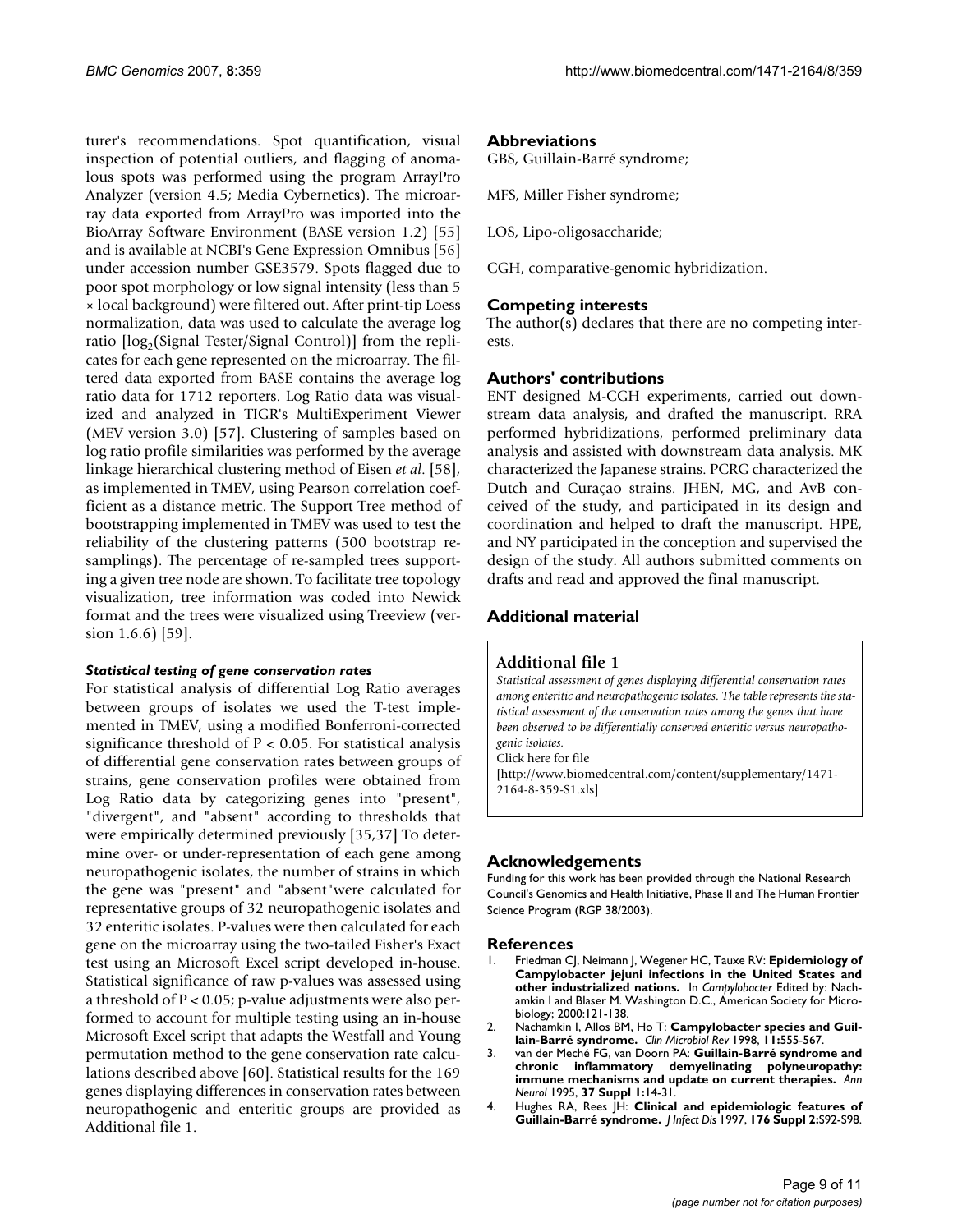- 5. Koga M, Gilbert M, Li J, Koike S, Takahashi M, Furukawa K, Hirata K, Yuki N: **[Antecedent infections in Fisher syndrome: a common](http://www.ncbi.nlm.nih.gov/entrez/query.fcgi?cmd=Retrieve&db=PubMed&dopt=Abstract&list_uids=15883324) [pathogenesis of molecular mimicry.](http://www.ncbi.nlm.nih.gov/entrez/query.fcgi?cmd=Retrieve&db=PubMed&dopt=Abstract&list_uids=15883324)** *Neurology* 2005, **64:**1605-1611.
- 6. Rees JH, Soudain SE, Gregson NA, Hughes RA: **[Campylobacter](http://www.ncbi.nlm.nih.gov/entrez/query.fcgi?cmd=Retrieve&db=PubMed&dopt=Abstract&list_uids=7477117) [jejuni infection and Guillain-Barré syndrome.](http://www.ncbi.nlm.nih.gov/entrez/query.fcgi?cmd=Retrieve&db=PubMed&dopt=Abstract&list_uids=7477117)** *N Engl J Med* 1995, **333:**1374-9.
- 7. Jacobs BC, Rothbarth PH, van der Meche FG, Herbrink P, Schmitz PI, de Klerk MA, van Doorn PA: **[The spectrum of antecedent infec](http://www.ncbi.nlm.nih.gov/entrez/query.fcgi?cmd=Retrieve&db=PubMed&dopt=Abstract&list_uids=9781538)[tions in Guillain-Barré syndrome: a case-control study.](http://www.ncbi.nlm.nih.gov/entrez/query.fcgi?cmd=Retrieve&db=PubMed&dopt=Abstract&list_uids=9781538)** *Neurology* 1998, **51:**1110-1115.
- Kuroki S, Saida T, Nukina M, Haruta T, Yoshioka M, Kobayashi Y, Nakanishi H: **[Campylobacter jejuni strains from patients with](http://www.ncbi.nlm.nih.gov/entrez/query.fcgi?cmd=Retrieve&db=PubMed&dopt=Abstract&list_uids=8498807) Guillain-Barré syndrome belong mostly to Penner sero[group 19 and contain beta-N-acetylglucosamine residues.](http://www.ncbi.nlm.nih.gov/entrez/query.fcgi?cmd=Retrieve&db=PubMed&dopt=Abstract&list_uids=8498807)** *Ann Neurol* 1993, **33:**243-7.
- 9. Lastovica AJ, Goddard EA, Argent AC: **Guillain-Barré syndrome in South Africa associated with Campylobacter jejuni O:41 strains.** *J Infect Dis* 1997, **176 Suppl 2:**139-43.
- 10. Yuki N, Takahashi M, Tagawa Y, Kashiwase K, Tadokoro K, Saito K: **Association of Campylobacter jejuni serotype with antigan[glioside antibody in Guillain-Barré syndrome and Fisher's](http://www.ncbi.nlm.nih.gov/entrez/query.fcgi?cmd=Retrieve&db=PubMed&dopt=Abstract&list_uids=9225682) [syndrome.](http://www.ncbi.nlm.nih.gov/entrez/query.fcgi?cmd=Retrieve&db=PubMed&dopt=Abstract&list_uids=9225682)** *Ann Neurol* 1997, **42:**28-33.
- 11. Allos BM, Lippy FT, Carlsen A, Washburn RG, Blaser MJ: **[Campylo](http://www.ncbi.nlm.nih.gov/entrez/query.fcgi?cmd=Retrieve&db=PubMed&dopt=Abstract&list_uids=9621196)[bacter jejuni strains from patients with Guillain-Barré syn](http://www.ncbi.nlm.nih.gov/entrez/query.fcgi?cmd=Retrieve&db=PubMed&dopt=Abstract&list_uids=9621196)[drome.](http://www.ncbi.nlm.nih.gov/entrez/query.fcgi?cmd=Retrieve&db=PubMed&dopt=Abstract&list_uids=9621196)** *Emerg Infect Dis* 1998, **4:**263-268.
- 12. Endtz HP, Ang CW, van den BN, Duim B, Rigter A, Price LJ, Woodward DL, Rodgers FG, Johnson WM, Wagenaar JA, Jacobs BC, Ver-<br>brugh HA. van BA: **Molecular characterization of** brugh HA, van BA: **[Molecular characterization of](http://www.ncbi.nlm.nih.gov/entrez/query.fcgi?cmd=Retrieve&db=PubMed&dopt=Abstract&list_uids=10834992) [Campylobacter jejuni from patients with Guillain-Barré and](http://www.ncbi.nlm.nih.gov/entrez/query.fcgi?cmd=Retrieve&db=PubMed&dopt=Abstract&list_uids=10834992) [Miller Fisher syndromes.](http://www.ncbi.nlm.nih.gov/entrez/query.fcgi?cmd=Retrieve&db=PubMed&dopt=Abstract&list_uids=10834992)** *J Clin Microbiol* 2000, **38:**2297-2301.
- 13. Engberg J, Nachamkin I, Fussing V, McKhann GM, Griffin JW, Piffaretti JC, Nielsen EM, Gerner-Smidt P: **[Absence of clonality of Campy](http://www.ncbi.nlm.nih.gov/entrez/query.fcgi?cmd=Retrieve&db=PubMed&dopt=Abstract&list_uids=11400076)[lobacter jejuni in serotypes other than HS:19 associated with](http://www.ncbi.nlm.nih.gov/entrez/query.fcgi?cmd=Retrieve&db=PubMed&dopt=Abstract&list_uids=11400076) [Guillain-Barré syndrome and gastroenteritis.](http://www.ncbi.nlm.nih.gov/entrez/query.fcgi?cmd=Retrieve&db=PubMed&dopt=Abstract&list_uids=11400076)** *J Infect Dis* 2001, **184:**215-220.
- Dingle KE, van den BN, Colles FM, Price LJ, Woodward DL, Rodgers FG, Endtz HP, van BA, Maiden MC: **[Sequence typing confirms](http://www.ncbi.nlm.nih.gov/entrez/query.fcgi?cmd=Retrieve&db=PubMed&dopt=Abstract&list_uids=11526174) [that Campylobacter jejuni strains associated with Guillain-](http://www.ncbi.nlm.nih.gov/entrez/query.fcgi?cmd=Retrieve&db=PubMed&dopt=Abstract&list_uids=11526174)Barré and Miller-Fisher syndromes are of diverse genetic lin[eage, serotype, and flagella type.](http://www.ncbi.nlm.nih.gov/entrez/query.fcgi?cmd=Retrieve&db=PubMed&dopt=Abstract&list_uids=11526174)** *J Clin Microbiol* 2001, **39:**3346-3349.
- 15. Yuki N, Taki T, Inagaki F, Kasama T, Takahashi M, Saito K, Handa S, Miyatake T: **[A bacterium lipopolysaccharide that elicits Guil](http://www.ncbi.nlm.nih.gov/entrez/query.fcgi?cmd=Retrieve&db=PubMed&dopt=Abstract&list_uids=8228822)[lain-Barré syndrome has a GM1 ganglioside-like structure.](http://www.ncbi.nlm.nih.gov/entrez/query.fcgi?cmd=Retrieve&db=PubMed&dopt=Abstract&list_uids=8228822)** *J Exp Med* 1993, **178:**1771-1775.
- 16. Yuki N, Taki T, Takahashi M, Saito K, Yoshino H, Tai T, Handa S, Miyatake T: **[Molecular mimicry between GQ1b ganglioside and](http://www.ncbi.nlm.nih.gov/entrez/query.fcgi?cmd=Retrieve&db=PubMed&dopt=Abstract&list_uids=7526777) [lipopolysaccharides of Campylobacter jejuni isolated from](http://www.ncbi.nlm.nih.gov/entrez/query.fcgi?cmd=Retrieve&db=PubMed&dopt=Abstract&list_uids=7526777) [patients with Fisher's syndrome.](http://www.ncbi.nlm.nih.gov/entrez/query.fcgi?cmd=Retrieve&db=PubMed&dopt=Abstract&list_uids=7526777)** *Ann Neurol* 1994, **36:**791-3.
- 17. Yuki N: **[Carbohydrate mimicry: a new paradigm of autoim](http://www.ncbi.nlm.nih.gov/entrez/query.fcgi?cmd=Retrieve&db=PubMed&dopt=Abstract&list_uids=16229995)[mune diseases.](http://www.ncbi.nlm.nih.gov/entrez/query.fcgi?cmd=Retrieve&db=PubMed&dopt=Abstract&list_uids=16229995)** *Curr Opin Immunol* 2005, **17:**577-582.
- 18. Hafer-Macko C, Hsieh ST, Li CY, Ho TW, Sheikh K, Cornblath DR, McKhann GM, Asbury AK, Griffin JW: **[Acute motor axonal neu](http://www.ncbi.nlm.nih.gov/entrez/query.fcgi?cmd=Retrieve&db=PubMed&dopt=Abstract&list_uids=8871584)[ropathy: an antibody-mediated attack on axolemma.](http://www.ncbi.nlm.nih.gov/entrez/query.fcgi?cmd=Retrieve&db=PubMed&dopt=Abstract&list_uids=8871584)** *Ann Neurol* 1996, **40:**635-644.
- 19. Ho TW, Willison HJ, Nachamkin I, Li CY, Veitch J, Ung H, Wang GR, Liu RC, Cornblath DR, Asbury AK, Griffin JW, McKhann GM: **[Anti-](http://www.ncbi.nlm.nih.gov/entrez/query.fcgi?cmd=Retrieve&db=PubMed&dopt=Abstract&list_uids=9989618)[GD1a antibody is associated with axonal but not demyelinat](http://www.ncbi.nlm.nih.gov/entrez/query.fcgi?cmd=Retrieve&db=PubMed&dopt=Abstract&list_uids=9989618)[ing forms of Guillain-Barré syndrome.](http://www.ncbi.nlm.nih.gov/entrez/query.fcgi?cmd=Retrieve&db=PubMed&dopt=Abstract&list_uids=9989618)** *Ann Neurol* 1999, **45:**168-173.
- 20. Ogawara K, Kuwabara S, Mori M, Hattori T, Koga M, Yuki N: **[Axonal](http://www.ncbi.nlm.nih.gov/entrez/query.fcgi?cmd=Retrieve&db=PubMed&dopt=Abstract&list_uids=11026446) [Guillain-Barré syndrome: relation to anti-ganglioside anti](http://www.ncbi.nlm.nih.gov/entrez/query.fcgi?cmd=Retrieve&db=PubMed&dopt=Abstract&list_uids=11026446)[bodies and Campylobacter jejuni infection in Japan.](http://www.ncbi.nlm.nih.gov/entrez/query.fcgi?cmd=Retrieve&db=PubMed&dopt=Abstract&list_uids=11026446)** *Ann Neurol* 2000, **48:**624-631.
- Jacobs BC, Endtz H, van der Meche FG, Hazenberg MP, Achtereekte HA, van Doorn PA: **[Serum anti-GQ1b IgG antibodies recog](http://www.ncbi.nlm.nih.gov/entrez/query.fcgi?cmd=Retrieve&db=PubMed&dopt=Abstract&list_uids=7531419)[nize surface epitopes on Campylobacter jejuni from patients](http://www.ncbi.nlm.nih.gov/entrez/query.fcgi?cmd=Retrieve&db=PubMed&dopt=Abstract&list_uids=7531419) [with Miller Fisher syndrome.](http://www.ncbi.nlm.nih.gov/entrez/query.fcgi?cmd=Retrieve&db=PubMed&dopt=Abstract&list_uids=7531419)** *Ann Neurol* 1995, **37:**260-264.
- 22. Ang CW, de Klerk MA, Endtz HP, Jacobs BC, Laman JD, van der Meche FG, van Doorn PA: **[Guillain-Barré syndrome- and Miller](http://www.ncbi.nlm.nih.gov/entrez/query.fcgi?cmd=Retrieve&db=PubMed&dopt=Abstract&list_uids=11254608) Fisher syndrome-associated Campylobacter jejuni lipopoly[saccharides induce anti-GM1 and anti-GQ1b Antibodies in](http://www.ncbi.nlm.nih.gov/entrez/query.fcgi?cmd=Retrieve&db=PubMed&dopt=Abstract&list_uids=11254608) [rabbits.](http://www.ncbi.nlm.nih.gov/entrez/query.fcgi?cmd=Retrieve&db=PubMed&dopt=Abstract&list_uids=11254608)** *Infect Immun* 2001, **69:**2462-9.
- 23. Yuki N, Susuki K, Koga M, Nishimoto Y, Odaka M, Hirata K, Taguchi K, Miyatake T, Furukawa K, Kobata T, Yamada M: **[Carbohydrate](http://www.ncbi.nlm.nih.gov/entrez/query.fcgi?cmd=Retrieve&db=PubMed&dopt=Abstract&list_uids=15277677)**

**mimicry between human ganglioside GM1 and Campylo[bacter jejuni lipooligosaccharide causes Guillain-Barré syn](http://www.ncbi.nlm.nih.gov/entrez/query.fcgi?cmd=Retrieve&db=PubMed&dopt=Abstract&list_uids=15277677)[drome.](http://www.ncbi.nlm.nih.gov/entrez/query.fcgi?cmd=Retrieve&db=PubMed&dopt=Abstract&list_uids=15277677)** *Proc Natl Acad Sci U S A* 2004, **101:**11404-11409.

- 24. Gilbert M, Karwaski MF, Bernatchez S, Young NM, Taboada E, Michniewicz J, Cunningham AM, Wakarchuk WW: **[The genetic bases](http://www.ncbi.nlm.nih.gov/entrez/query.fcgi?cmd=Retrieve&db=PubMed&dopt=Abstract&list_uids=11689567) for the variation in the lipo-oligosaccharide of the mucosal [pathogen, Campylobacter jejuni. Biosynthesis of sialylated](http://www.ncbi.nlm.nih.gov/entrez/query.fcgi?cmd=Retrieve&db=PubMed&dopt=Abstract&list_uids=11689567) [ganglioside mimics in the core oligosaccharide.](http://www.ncbi.nlm.nih.gov/entrez/query.fcgi?cmd=Retrieve&db=PubMed&dopt=Abstract&list_uids=11689567)** *J Biol Chem* 2002, **277:**327-337.
- 25. Godschalk PC, Heikema AP, Gilbert M, Komagamine T, Ang CW, Glerum J, Brochu D, Li J, Yuki N, Jacobs BC, van BA, Endtz HP: **[The](http://www.ncbi.nlm.nih.gov/entrez/query.fcgi?cmd=Retrieve&db=PubMed&dopt=Abstract&list_uids=15578098) [crucial role of Campylobacter jejuni genes in anti-ganglio](http://www.ncbi.nlm.nih.gov/entrez/query.fcgi?cmd=Retrieve&db=PubMed&dopt=Abstract&list_uids=15578098)[side antibody induction in Guillain-Barré syndrome.](http://www.ncbi.nlm.nih.gov/entrez/query.fcgi?cmd=Retrieve&db=PubMed&dopt=Abstract&list_uids=15578098)** *J Clin Invest* 2004, **114:**1659-1665.
- 26. Koga M, Gilbert M, Takahashi M, Li J, Koike S, Hirata K, Yuki N: **Comprehensive analysis of bacterial risk factors for the [development of Guillain-Barré syndrome after Campylo](http://www.ncbi.nlm.nih.gov/entrez/query.fcgi?cmd=Retrieve&db=PubMed&dopt=Abstract&list_uids=16425134)[bacter jejuni enteritis.](http://www.ncbi.nlm.nih.gov/entrez/query.fcgi?cmd=Retrieve&db=PubMed&dopt=Abstract&list_uids=16425134)** *J Infect Dis* 2006, **193:**547-555.
- Gilbert M, Brisson JR, Karwaski MF, Michniewicz J, Cunningham AM, Wu Y, Young NM, Wakarchuk WW: **[Biosynthesis of ganglioside](http://www.ncbi.nlm.nih.gov/entrez/query.fcgi?cmd=Retrieve&db=PubMed&dopt=Abstract&list_uids=10660542) mimics in Campylobacter jejuni OH4384. Identification of [the glycosyltransferase genes, enzymatic synthesis of model](http://www.ncbi.nlm.nih.gov/entrez/query.fcgi?cmd=Retrieve&db=PubMed&dopt=Abstract&list_uids=10660542) compounds, and characterization of nanomole amounts by [600-mhz 1H and 13C NMR analysis.](http://www.ncbi.nlm.nih.gov/entrez/query.fcgi?cmd=Retrieve&db=PubMed&dopt=Abstract&list_uids=10660542)** *J Biol Chem* 2000, **275:**3896-3906.
- van Belkum A, van den Braak N, Godschalk P, Ang W, Jacobs B, Gilbert M, Wakarchuk W, Verbrugh H, Endtz H: **[A Campylobacter](http://www.ncbi.nlm.nih.gov/entrez/query.fcgi?cmd=Retrieve&db=PubMed&dopt=Abstract&list_uids=11433317) [jejuni gene associated with immune-mediated neuropathy.](http://www.ncbi.nlm.nih.gov/entrez/query.fcgi?cmd=Retrieve&db=PubMed&dopt=Abstract&list_uids=11433317)** *Nat Med* 2001, **7:**752-753.
- 29. Parker CT, Horn ST, Gilbert M, Miller WG, Woodward DL, Mandrell RE: **[Comparison of Campylobacter jejuni lipooligosaccharide](http://www.ncbi.nlm.nih.gov/entrez/query.fcgi?cmd=Retrieve&db=PubMed&dopt=Abstract&list_uids=15956396) [biosynthesis loci from a variety of sources.](http://www.ncbi.nlm.nih.gov/entrez/query.fcgi?cmd=Retrieve&db=PubMed&dopt=Abstract&list_uids=15956396)** *J Clin Microbiol* 2005, **43:**2771-2781.
- 30. Koga M, Takahashi M, Masuda M, Hirata K, Yuki N: **[Campylobacter](http://www.ncbi.nlm.nih.gov/entrez/query.fcgi?cmd=Retrieve&db=PubMed&dopt=Abstract&list_uids=16162859) [gene polymorphism as a determinant of clinical features of](http://www.ncbi.nlm.nih.gov/entrez/query.fcgi?cmd=Retrieve&db=PubMed&dopt=Abstract&list_uids=16162859) [Guillain-Barré syndrome.](http://www.ncbi.nlm.nih.gov/entrez/query.fcgi?cmd=Retrieve&db=PubMed&dopt=Abstract&list_uids=16162859)** *Neurology* 2005, **65:**1376-1381.
- 31. Ang CW, van Doorn PA, Endtz HP, Merkies IS, Jacobs BC, de Klerk MA, van Koningsveld R, van der Meche FG: **[A case of Guillain-](http://www.ncbi.nlm.nih.gov/entrez/query.fcgi?cmd=Retrieve&db=PubMed&dopt=Abstract&list_uids=11063843)[Barré syndrome following a family outbreak of Campylo](http://www.ncbi.nlm.nih.gov/entrez/query.fcgi?cmd=Retrieve&db=PubMed&dopt=Abstract&list_uids=11063843)[bacter jejuni enteritis.](http://www.ncbi.nlm.nih.gov/entrez/query.fcgi?cmd=Retrieve&db=PubMed&dopt=Abstract&list_uids=11063843)** *J Neuroimmunol* 2000, **111:**229-33.
- Jacobs BC, van Doorn PA, Schmitz PI, Tio-Gillen AP, Herbrink P, Visser LH, Hooijkass H, van der Meche FG: **[Campylobacter jejuni](http://www.ncbi.nlm.nih.gov/entrez/query.fcgi?cmd=Retrieve&db=PubMed&dopt=Abstract&list_uids=8773599) [infections and anti-GM1 antibodies in Guillain-Barré syn](http://www.ncbi.nlm.nih.gov/entrez/query.fcgi?cmd=Retrieve&db=PubMed&dopt=Abstract&list_uids=8773599)[drome.](http://www.ncbi.nlm.nih.gov/entrez/query.fcgi?cmd=Retrieve&db=PubMed&dopt=Abstract&list_uids=8773599)** *Ann Neurol* 1996, **40:**181-187.
- Aspinall GO, Fujimoto S, McDonald AG, Pang H, Kurjanczyk LA, Penner JL: **[Lipopolysaccharides from Campylobacter jejuni asso](http://www.ncbi.nlm.nih.gov/entrez/query.fcgi?cmd=Retrieve&db=PubMed&dopt=Abstract&list_uids=8168981)[ciated with Guillain-Barré syndrome patients mimic human](http://www.ncbi.nlm.nih.gov/entrez/query.fcgi?cmd=Retrieve&db=PubMed&dopt=Abstract&list_uids=8168981) [gangliosides in structure.](http://www.ncbi.nlm.nih.gov/entrez/query.fcgi?cmd=Retrieve&db=PubMed&dopt=Abstract&list_uids=8168981)** *Infect Immun* 1994, **62:**2122-2125.
- 34. Duim B, Ang CW, van BA, Rigter A, van Leeuwen NW, Endtz HP, Wagenaar JA: **[Amplified fragment length polymorphism anal](http://www.ncbi.nlm.nih.gov/entrez/query.fcgi?cmd=Retrieve&db=PubMed&dopt=Abstract&list_uids=10966409)[ysis of Campylobacter jejuni strains isolated from chickens](http://www.ncbi.nlm.nih.gov/entrez/query.fcgi?cmd=Retrieve&db=PubMed&dopt=Abstract&list_uids=10966409) and from patients with gastroenteritis or Guillain-Barré or [Miller Fisher syndrome.](http://www.ncbi.nlm.nih.gov/entrez/query.fcgi?cmd=Retrieve&db=PubMed&dopt=Abstract&list_uids=10966409)** *Appl Environ Microbiol* 2000, **66:**3917-3923.
- 35. Taboada EN, Acedillo RR, Carrillo CD, Findlay WA, Medeiros DT, Mykytczuk OL, Roberts MJ, Valencia CA, Farber JM, Nash JH: **[Large](http://www.ncbi.nlm.nih.gov/entrez/query.fcgi?cmd=Retrieve&db=PubMed&dopt=Abstract&list_uids=15472310)[scale comparative genomics meta-analysis of Campylo](http://www.ncbi.nlm.nih.gov/entrez/query.fcgi?cmd=Retrieve&db=PubMed&dopt=Abstract&list_uids=15472310)[bacter jejuni isolates reveals low level of genome plasticity.](http://www.ncbi.nlm.nih.gov/entrez/query.fcgi?cmd=Retrieve&db=PubMed&dopt=Abstract&list_uids=15472310)** *J Clin Microbiol* 2004, **42:**4566-4576.
- 36. Gilbert M, Godschalk PC, Karwaski MF, Ang CW, van BA, Li J, Wakarchuk WW, Endtz HP: **[Evidence for acquisition of the](http://www.ncbi.nlm.nih.gov/entrez/query.fcgi?cmd=Retrieve&db=PubMed&dopt=Abstract&list_uids=14742567) lipooligosaccharide biosynthesis locus in Campylobacter [jejuni GB11, a strain isolated from a patient with Guillain-](http://www.ncbi.nlm.nih.gov/entrez/query.fcgi?cmd=Retrieve&db=PubMed&dopt=Abstract&list_uids=14742567)[Barré syndrome, by horizontal exchange.](http://www.ncbi.nlm.nih.gov/entrez/query.fcgi?cmd=Retrieve&db=PubMed&dopt=Abstract&list_uids=14742567)** *Infect Immun* 2004, **72:**1162-1165.
- 37. Taboada EN, Acedillo RR, Luebbert CC, Findlay WA, Nash JH: **[A](http://www.ncbi.nlm.nih.gov/entrez/query.fcgi?cmd=Retrieve&db=PubMed&dopt=Abstract&list_uids=15918914) [new approach for the analysis of bacterial microarray-based](http://www.ncbi.nlm.nih.gov/entrez/query.fcgi?cmd=Retrieve&db=PubMed&dopt=Abstract&list_uids=15918914) Comparative Genomic Hybridization: insights from an [empirical study.](http://www.ncbi.nlm.nih.gov/entrez/query.fcgi?cmd=Retrieve&db=PubMed&dopt=Abstract&list_uids=15918914)** *BMC Genomics* 2005, **6:**78.
- 38. Fujimoto S, Allos BM, Misawa N, Patton CM, Blaser MJ: **[Restriction](http://www.ncbi.nlm.nih.gov/entrez/query.fcgi?cmd=Retrieve&db=PubMed&dopt=Abstract&list_uids=9333178) [fragment length polymorphism analysis and random ampli](http://www.ncbi.nlm.nih.gov/entrez/query.fcgi?cmd=Retrieve&db=PubMed&dopt=Abstract&list_uids=9333178)fied polymorphic DNA analysis of Campylobacter jejuni strains isolated from patients with Guillain-Barré syndrome.** *J Infect Dis* 1997, **176:**1105-1108.
- 39. Leonard EE, Tompkins LS, Falkow S, Nachamkin I: **[Comparison of](http://www.ncbi.nlm.nih.gov/entrez/query.fcgi?cmd=Retrieve&db=PubMed&dopt=Abstract&list_uids=14742576) [Campylobacter jejuni isolates implicated in Guillain-Barré](http://www.ncbi.nlm.nih.gov/entrez/query.fcgi?cmd=Retrieve&db=PubMed&dopt=Abstract&list_uids=14742576)**